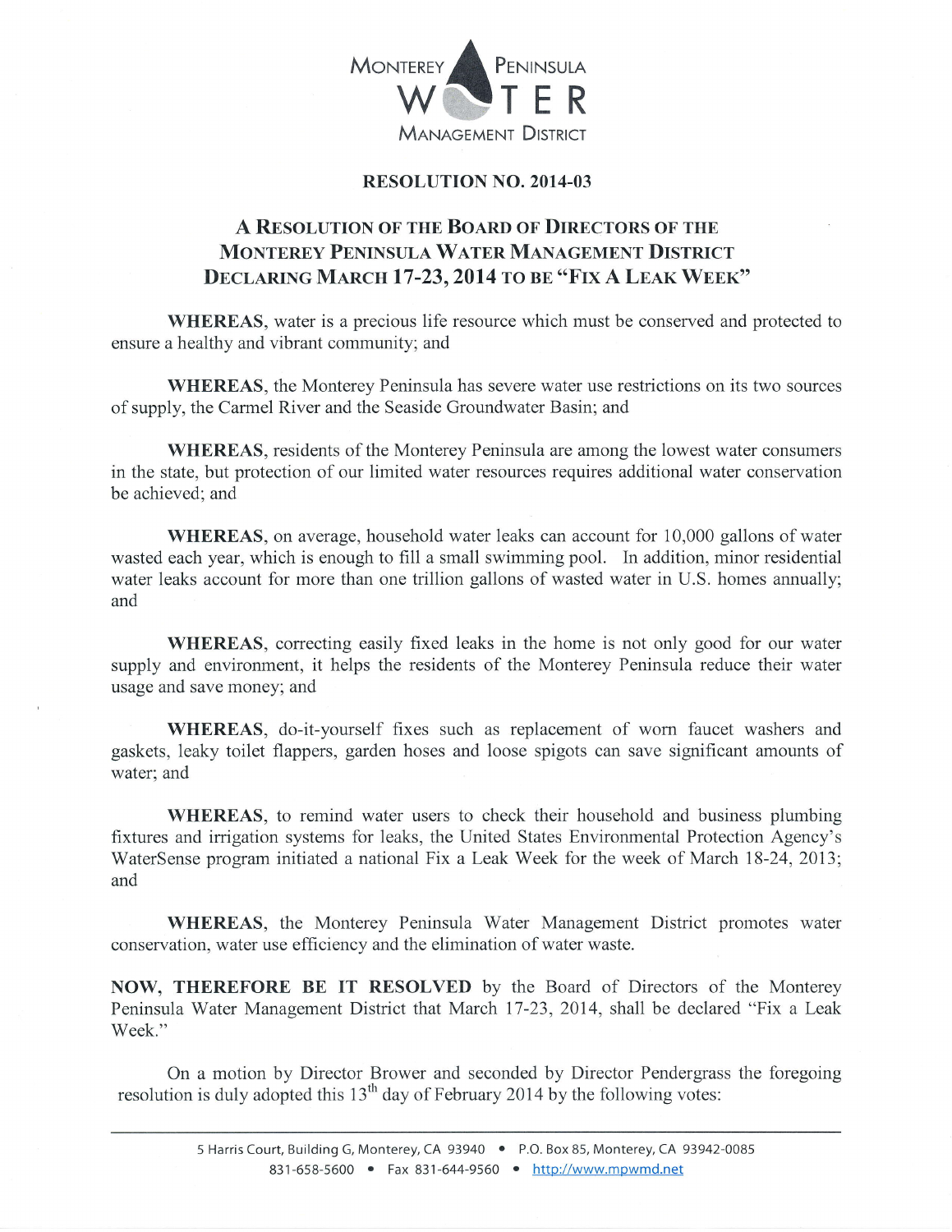Ayes: Brower, Pendergrass, Byrne, Lewis, Markey, Thayer and Potter

Nays: None

Absent: None

I, David J. Stoldt, Secretary to the Board of Directors of the Monterey Peninsula Water Management District, hereby certify that the foregoing is a resolution duly adopted on the 13<sup>th</sup> day of February 2014.

Witness my hand and seal of the Board of Directors this  $\frac{1+h}{\log n}$  day of April 2014.

David J. Stoldt, Secretary to the Board

U:\staff\Resolutions\2014\2014\_03\FINAL2014\_03.docx